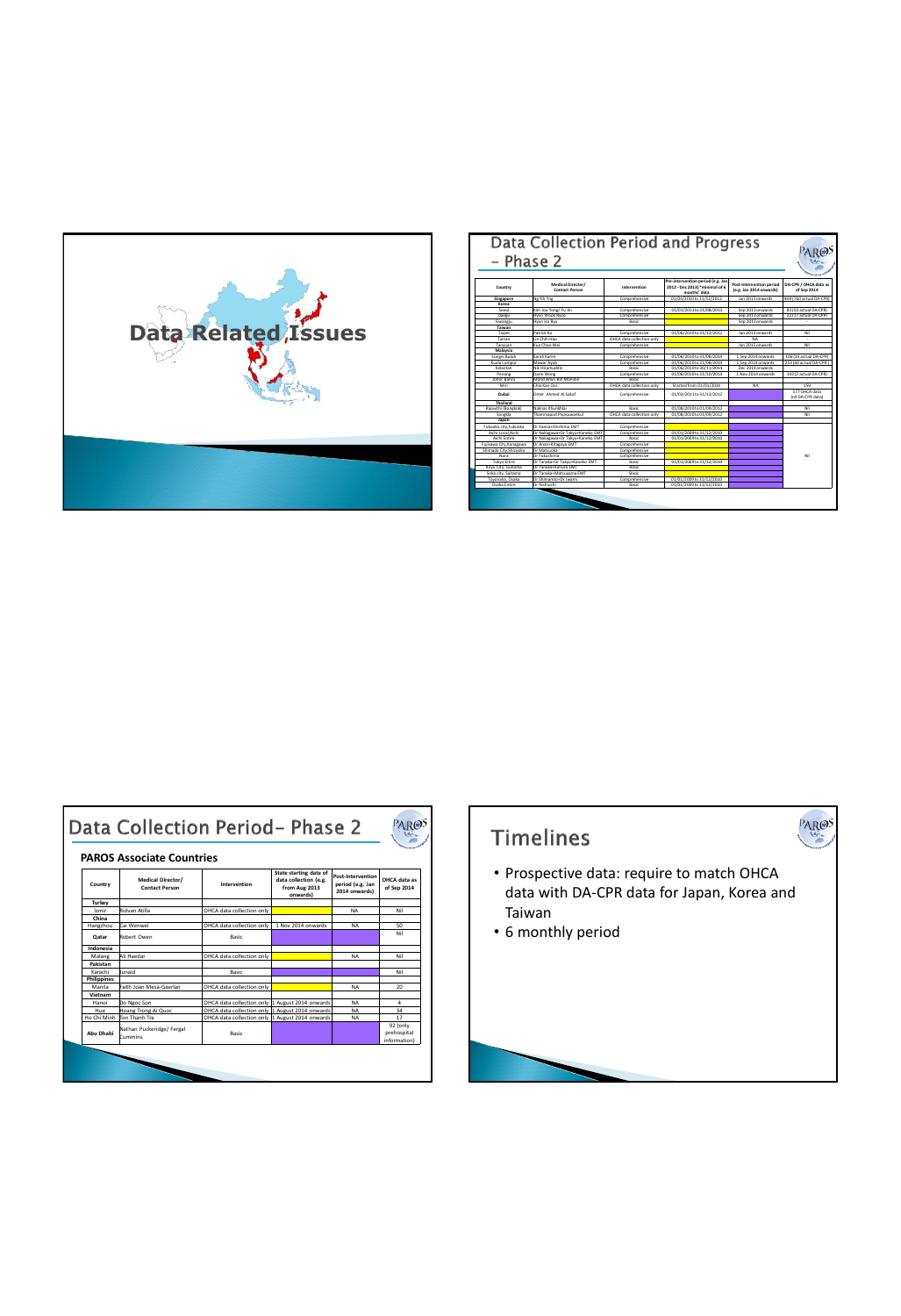## **Issues**

#### OHCA Data

- 1. Duplicate cases were detected in PAROS 1 dataset - request sites to provide unique identifiers for all cases in the future
- 2. Illogical dates and timings were detected and corrected in the merged dataset, hence PAROS 1 dataset will be re-issued to sites
- 3. If cardiac arrest witnessed by EMS, bystander CPR and bystander AED/defib should be "No"
- 4. No. of survived to admission must be greater than (>) no. of survived to discharge/alive at  $30<sup>th</sup>$ day post arrest
- 5. Died in ED or hospital should have  $CPC/OPC = 5$ , not 1,2,3,or 4

#### **Issues** DA-CPR Data

- 1. Provide incident number for matching with OHCA data
- 2. 'Did Dispatch recognize need for CPR' should be selected as 'Yes' if time is provided for dispatcher to recognize need for CPR
- 3. Try not to leave blanks, select 'unknown' if information is not available
- 4. Use the comments box at the bottom of the form to highlight issues related to DA-CPR

### Pilot Results of DA-CPR Intervention in Singapore

- > DACPR intervention implemented in January 2012, consisting of:
	- a standardized dispatch protocol,
	- dispatcher's training package,
	- standardized measurement tool,
	- integrated quality improvement program and
	- community education
- A **before-after analysis** was conducted using:
	- OHCA cases retrieved from PAROS (Pan-Asian Resuscitation Outcomes Study) Registry and
	- DACPR information derived from audio recordings, ambulance resuscitation documents and medical records from the emergency department

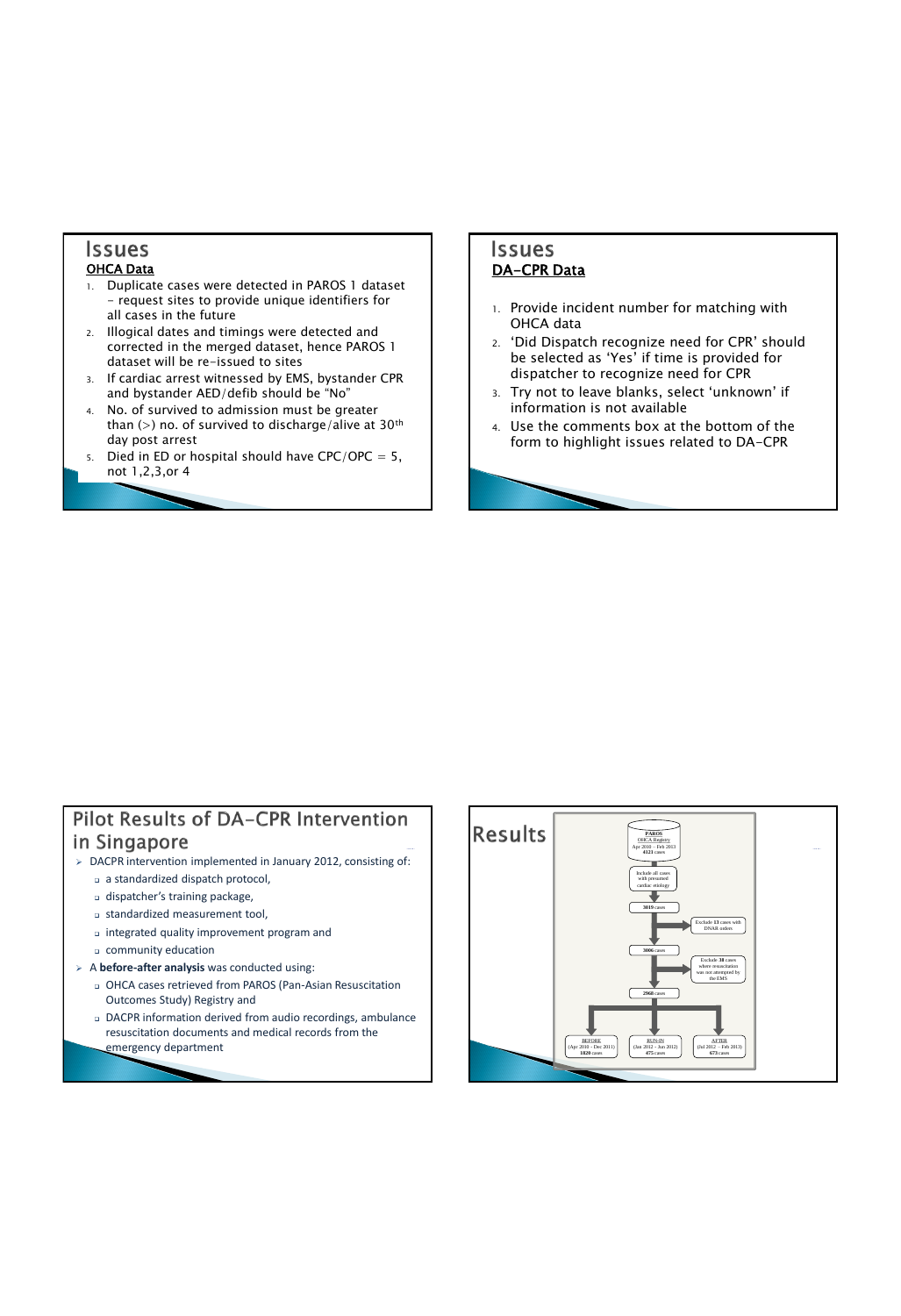## Results

- A total of 2968 cases included in analysis
- Mean age: 65.6 ± 15.7
- Survival: 3.9% (116/2968)
- Good functional recovery: 2.2% (66/2968)

| <b>BEFORE</b><br><b>RUNJN</b><br>Variable<br>Overall<br><b>Results</b><br>(Apr '10 - Dec '11)<br>(Jan '12 - Jun '12)<br>$\overline{N}$<br>2968<br>475<br>1820<br>Age (mean $\pm$ SD)<br>$65.6 \pm 15.7$<br>$65 \pm 15.5$<br>$66.1 \pm 16.6$<br>Gender<br>Male<br>2023 (68.2)<br>1261 (69.3)<br>324 (68.2)<br>Female<br>945 (31.8)<br>559 (30.7)<br>151 (31.8)<br>Race<br>Chinese<br>1977 (66.6)<br>1203 (66.1)<br>309 (65.1)<br>Malav<br>454 (15.3)<br>276 (15.2)<br>81(17.1)<br>Indian<br>349 (11.8)<br>227 (12.5)<br>49 (10.3)<br>Other<br>188 (6.3)<br>114 (6.3)<br>36 (7.6)<br><b>Medical History</b><br>No known medical history<br>374 (12.6)<br>224 (12.3)<br>63 (13.3)<br>Heart Disease<br>1278 (43.1)<br>768 (42.2)<br>204 (42.9)<br><b>Diabetes</b><br>971 (32.7)<br>557 (30.6)<br>175 (36.8)<br>Hypertension<br>1591 (53.6)<br>932 (51.2)<br>274 (57.7)<br>Unknown<br>270 (9.1)<br>178 (9.8)<br>33 (6.9)<br>Other<br>1780 (60)<br>1059 (58.2)<br>291 (61.3)<br>Location<br>Home Residence<br>2065 (69.6)<br>1290 (70.9)<br>333 (70.1)<br>Healthcare Facility<br>107 (3.6)<br>63(3.5)<br>18 (3.8)<br>Nursing Home<br>59 (3.2)<br>14(2.9)<br>94(3.2)<br>In EMS/Private ambulance<br>9(1.9)<br>63(2.1)<br>45(2.5)<br>Public/Commercial Building<br>305 (10.3)<br>158 (8.7)<br>51(10.7)<br>Place of Recreation<br>12(2.5)<br>58(2)<br>33(1.8)<br>Industrial Place<br>81(2.7)<br>43(2.4)<br>12(2.5)<br>Street/Highway<br>118(4)<br>79 (4.3)<br>15(3.2)<br>Transport centre<br>25(1.4)<br>4(0.8)<br>38(1.3)<br>Other<br>39(1.3)<br>25(1.4)<br>7(1.5) |  |  | Period |                                     |
|-----------------------------------------------------------------------------------------------------------------------------------------------------------------------------------------------------------------------------------------------------------------------------------------------------------------------------------------------------------------------------------------------------------------------------------------------------------------------------------------------------------------------------------------------------------------------------------------------------------------------------------------------------------------------------------------------------------------------------------------------------------------------------------------------------------------------------------------------------------------------------------------------------------------------------------------------------------------------------------------------------------------------------------------------------------------------------------------------------------------------------------------------------------------------------------------------------------------------------------------------------------------------------------------------------------------------------------------------------------------------------------------------------------------------------------------------------------------------------------------------------------------------------------------------------------|--|--|--------|-------------------------------------|
| 673<br>$66.7 \pm 15.8$<br>438 (65.1)<br>235 (34.9)<br>465 (69.1)<br>97(14.4)<br>73 (10.8)<br>38 (5.6)<br>87 (12.9)<br>306 (45.5)<br>239 (35.5)<br>385 (57.2)<br>59 (8.8)<br>430 (63.9)<br>442 (65.7)<br>26 (3.9)<br>21(3.1)<br>9(1.3)<br>96(14.3)<br>13(1.9)<br>26 (3.9)<br>24(3.6)<br>9(1.3)<br>7(1)                                                                                                                                                                                                                                                                                                                                                                                                                                                                                                                                                                                                                                                                                                                                                                                                                                                                                                                                                                                                                                                                                                                                                                                                                                                     |  |  |        | <b>AFTER</b><br>$(lul'12 - Feb'13)$ |
|                                                                                                                                                                                                                                                                                                                                                                                                                                                                                                                                                                                                                                                                                                                                                                                                                                                                                                                                                                                                                                                                                                                                                                                                                                                                                                                                                                                                                                                                                                                                                           |  |  |        |                                     |
|                                                                                                                                                                                                                                                                                                                                                                                                                                                                                                                                                                                                                                                                                                                                                                                                                                                                                                                                                                                                                                                                                                                                                                                                                                                                                                                                                                                                                                                                                                                                                           |  |  |        |                                     |
|                                                                                                                                                                                                                                                                                                                                                                                                                                                                                                                                                                                                                                                                                                                                                                                                                                                                                                                                                                                                                                                                                                                                                                                                                                                                                                                                                                                                                                                                                                                                                           |  |  |        |                                     |
|                                                                                                                                                                                                                                                                                                                                                                                                                                                                                                                                                                                                                                                                                                                                                                                                                                                                                                                                                                                                                                                                                                                                                                                                                                                                                                                                                                                                                                                                                                                                                           |  |  |        |                                     |
|                                                                                                                                                                                                                                                                                                                                                                                                                                                                                                                                                                                                                                                                                                                                                                                                                                                                                                                                                                                                                                                                                                                                                                                                                                                                                                                                                                                                                                                                                                                                                           |  |  |        |                                     |
|                                                                                                                                                                                                                                                                                                                                                                                                                                                                                                                                                                                                                                                                                                                                                                                                                                                                                                                                                                                                                                                                                                                                                                                                                                                                                                                                                                                                                                                                                                                                                           |  |  |        |                                     |
|                                                                                                                                                                                                                                                                                                                                                                                                                                                                                                                                                                                                                                                                                                                                                                                                                                                                                                                                                                                                                                                                                                                                                                                                                                                                                                                                                                                                                                                                                                                                                           |  |  |        |                                     |
|                                                                                                                                                                                                                                                                                                                                                                                                                                                                                                                                                                                                                                                                                                                                                                                                                                                                                                                                                                                                                                                                                                                                                                                                                                                                                                                                                                                                                                                                                                                                                           |  |  |        |                                     |
|                                                                                                                                                                                                                                                                                                                                                                                                                                                                                                                                                                                                                                                                                                                                                                                                                                                                                                                                                                                                                                                                                                                                                                                                                                                                                                                                                                                                                                                                                                                                                           |  |  |        |                                     |
|                                                                                                                                                                                                                                                                                                                                                                                                                                                                                                                                                                                                                                                                                                                                                                                                                                                                                                                                                                                                                                                                                                                                                                                                                                                                                                                                                                                                                                                                                                                                                           |  |  |        |                                     |
|                                                                                                                                                                                                                                                                                                                                                                                                                                                                                                                                                                                                                                                                                                                                                                                                                                                                                                                                                                                                                                                                                                                                                                                                                                                                                                                                                                                                                                                                                                                                                           |  |  |        |                                     |
|                                                                                                                                                                                                                                                                                                                                                                                                                                                                                                                                                                                                                                                                                                                                                                                                                                                                                                                                                                                                                                                                                                                                                                                                                                                                                                                                                                                                                                                                                                                                                           |  |  |        |                                     |
|                                                                                                                                                                                                                                                                                                                                                                                                                                                                                                                                                                                                                                                                                                                                                                                                                                                                                                                                                                                                                                                                                                                                                                                                                                                                                                                                                                                                                                                                                                                                                           |  |  |        |                                     |
|                                                                                                                                                                                                                                                                                                                                                                                                                                                                                                                                                                                                                                                                                                                                                                                                                                                                                                                                                                                                                                                                                                                                                                                                                                                                                                                                                                                                                                                                                                                                                           |  |  |        |                                     |
|                                                                                                                                                                                                                                                                                                                                                                                                                                                                                                                                                                                                                                                                                                                                                                                                                                                                                                                                                                                                                                                                                                                                                                                                                                                                                                                                                                                                                                                                                                                                                           |  |  |        |                                     |
|                                                                                                                                                                                                                                                                                                                                                                                                                                                                                                                                                                                                                                                                                                                                                                                                                                                                                                                                                                                                                                                                                                                                                                                                                                                                                                                                                                                                                                                                                                                                                           |  |  |        |                                     |
|                                                                                                                                                                                                                                                                                                                                                                                                                                                                                                                                                                                                                                                                                                                                                                                                                                                                                                                                                                                                                                                                                                                                                                                                                                                                                                                                                                                                                                                                                                                                                           |  |  |        |                                     |
|                                                                                                                                                                                                                                                                                                                                                                                                                                                                                                                                                                                                                                                                                                                                                                                                                                                                                                                                                                                                                                                                                                                                                                                                                                                                                                                                                                                                                                                                                                                                                           |  |  |        |                                     |
|                                                                                                                                                                                                                                                                                                                                                                                                                                                                                                                                                                                                                                                                                                                                                                                                                                                                                                                                                                                                                                                                                                                                                                                                                                                                                                                                                                                                                                                                                                                                                           |  |  |        |                                     |
|                                                                                                                                                                                                                                                                                                                                                                                                                                                                                                                                                                                                                                                                                                                                                                                                                                                                                                                                                                                                                                                                                                                                                                                                                                                                                                                                                                                                                                                                                                                                                           |  |  |        |                                     |
|                                                                                                                                                                                                                                                                                                                                                                                                                                                                                                                                                                                                                                                                                                                                                                                                                                                                                                                                                                                                                                                                                                                                                                                                                                                                                                                                                                                                                                                                                                                                                           |  |  |        |                                     |
|                                                                                                                                                                                                                                                                                                                                                                                                                                                                                                                                                                                                                                                                                                                                                                                                                                                                                                                                                                                                                                                                                                                                                                                                                                                                                                                                                                                                                                                                                                                                                           |  |  |        |                                     |
|                                                                                                                                                                                                                                                                                                                                                                                                                                                                                                                                                                                                                                                                                                                                                                                                                                                                                                                                                                                                                                                                                                                                                                                                                                                                                                                                                                                                                                                                                                                                                           |  |  |        |                                     |
|                                                                                                                                                                                                                                                                                                                                                                                                                                                                                                                                                                                                                                                                                                                                                                                                                                                                                                                                                                                                                                                                                                                                                                                                                                                                                                                                                                                                                                                                                                                                                           |  |  |        |                                     |
|                                                                                                                                                                                                                                                                                                                                                                                                                                                                                                                                                                                                                                                                                                                                                                                                                                                                                                                                                                                                                                                                                                                                                                                                                                                                                                                                                                                                                                                                                                                                                           |  |  |        |                                     |
|                                                                                                                                                                                                                                                                                                                                                                                                                                                                                                                                                                                                                                                                                                                                                                                                                                                                                                                                                                                                                                                                                                                                                                                                                                                                                                                                                                                                                                                                                                                                                           |  |  |        |                                     |
|                                                                                                                                                                                                                                                                                                                                                                                                                                                                                                                                                                                                                                                                                                                                                                                                                                                                                                                                                                                                                                                                                                                                                                                                                                                                                                                                                                                                                                                                                                                                                           |  |  |        |                                     |
|                                                                                                                                                                                                                                                                                                                                                                                                                                                                                                                                                                                                                                                                                                                                                                                                                                                                                                                                                                                                                                                                                                                                                                                                                                                                                                                                                                                                                                                                                                                                                           |  |  |        |                                     |

|                                                                     |             |                                      | Period                              |                                     |
|---------------------------------------------------------------------|-------------|--------------------------------------|-------------------------------------|-------------------------------------|
| Variable<br><b>Results</b>                                          | Overall     | <b>REFORE</b><br>(Apr '10 - Dec '11) | <b>RUNJN</b><br>(Jan '12 - Jun '12) | <b>AFTER</b><br>(Jul '12 - Feb '13) |
| $\overline{M}$                                                      | 2968        | 1820                                 | 475                                 | 673                                 |
| Pre-Hospital factors                                                |             |                                      |                                     |                                     |
| Witnessed arrest                                                    | 1698 (57.2) | 1020 (56)                            | 282 (59.4)                          | 396 (58.8)                          |
| Initial shockable rhythm*<br>ROSC location                          | 722 (24.3)  | 427 (23.5)                           | 124 (26.1)                          | 171 (25.4)                          |
| Pre-hospital                                                        | 167 (5.6)   | 92(5.1)                              | 30(6.3)                             | 45 (6.7)                            |
| In $FD$                                                             | 663 (22.3)  | 390 (21.4)                           | 108 (22.7)                          | 165(24.5)                           |
| <b>Bystander AED applied</b><br>Response time <sup>+</sup> , minute | 62(2.1)     | 39(2.1)                              | 9(1.9)                              | 14(2.1)                             |
| $(mean + SD)$                                                       | $87 + 4$    | $85 + 38$                            | $89 + 39$                           | $93 + 45$                           |
| FRP dispatched                                                      | 199 (6.7)   | 67(3.7)                              | 45 (9.5)                            | 87 (12.9)                           |
| <b>FMS factors</b>                                                  |             |                                      |                                     |                                     |
| Mechanical CPR device used                                          | 722 (24.3)  | 123 (6.8)                            | 100 (21.1)                          | 499 (74.1)                          |
| Pre-hospital defibrillation                                         | 901 (30.4)  | 526 (28.9)                           | 158 (33.3)                          | 217(32.2)                           |
| Pre-hospital advanced airway<br>Pre-hospital drug                   | 2516 (84.8) | 1504 (82.6)                          | 409 (86.1)                          | 603 (89.6)                          |
| administration                                                      | 1482 (49.9) | 900 (49.5)                           | 248 (52.2)                          | 334 (49.6)                          |
| Epinephrine                                                         | 1480 (49.9) | 899 (49.4)                           | 248 (52.2)                          | 333 (49.5)                          |
| Post resuscitation care                                             |             |                                      |                                     |                                     |
| PC1                                                                 | 115 (3.9)   | 62(3.4)                              | 18(3.8)                             | 35(5.2)                             |
| CABG                                                                | 0(0)        | 0(0)                                 | 0(0)                                | 0(0)                                |
| Hypothermia therapy                                                 | 37(1.2)     | 15 (0.8)                             | 6(1.3)                              | 16(2,4)                             |
| <b>ECMO</b> therapy                                                 | 1(0)        | 1(0.1)                               | 0(0)                                | 0(0)                                |

|                                    |               |                                         | Period                                   |                                        |         | <b>Before vs After</b> |                         |
|------------------------------------|---------------|-----------------------------------------|------------------------------------------|----------------------------------------|---------|------------------------|-------------------------|
| Outcome                            | Overall       | <b>BEFORE</b><br>(Apr '10 -<br>Dec '11) | <b>RUN-IN</b><br>$Uan '12 -$<br>Jun '12) | <b>AFTER</b><br>(Jul '12 - Feb<br>'131 | p-value | OR (95%CI)             | Adjusted*<br>OR (95%CI) |
| N                                  | 2968          | 1820                                    | 475                                      | 673                                    |         |                        |                         |
|                                    |               |                                         |                                          |                                        |         |                        |                         |
| <b>Bystander CPR</b><br>(BCPR)     | 821<br>(27.7) | 407 (22.4)                              | 131 (27.6)                               | 283 (42.1)                             | < 0.001 | 2.52<br>(2.09, 3.04)   | N/A                     |
|                                    |               |                                         |                                          |                                        |         |                        |                         |
| OHCA Outcome                       |               |                                         |                                          |                                        |         |                        |                         |
| <b>ROSC</b>                        | 830<br>(28)   | 482 (26.5)                              | 138 (29.1)                               | 210 (31.2)                             | 0.022   | 1.26<br>(1.04, 1.53)   | 1.29<br>(0.71, 2.29)    |
| Survival to<br>admission           | 440<br>(14.8) | 263 (14.5)                              | 69 (14.5)                                | 108 (16)                               | 0.352   | 1.13<br>(0.89.1.44)    | 0.97<br>(0.70, 1.34)    |
| 30Day-Survival                     | 116<br>(3.9)  | 65 (3.6)                                | 20(4.2)                                  | 31(4.6)                                | 0.282   | 1.30<br>(0.84, 2.02)   | 1.14<br>(0.88, 1.48)    |
| <b>Good Functional</b><br>Recovery | 66 (2.2)      | 35(1.9)                                 | 15(3.2)                                  | 16(2.4)                                | 0.581   | 1.24<br>(0.68, 2.26)   | 1.54<br>(0.69, 3.23)    |